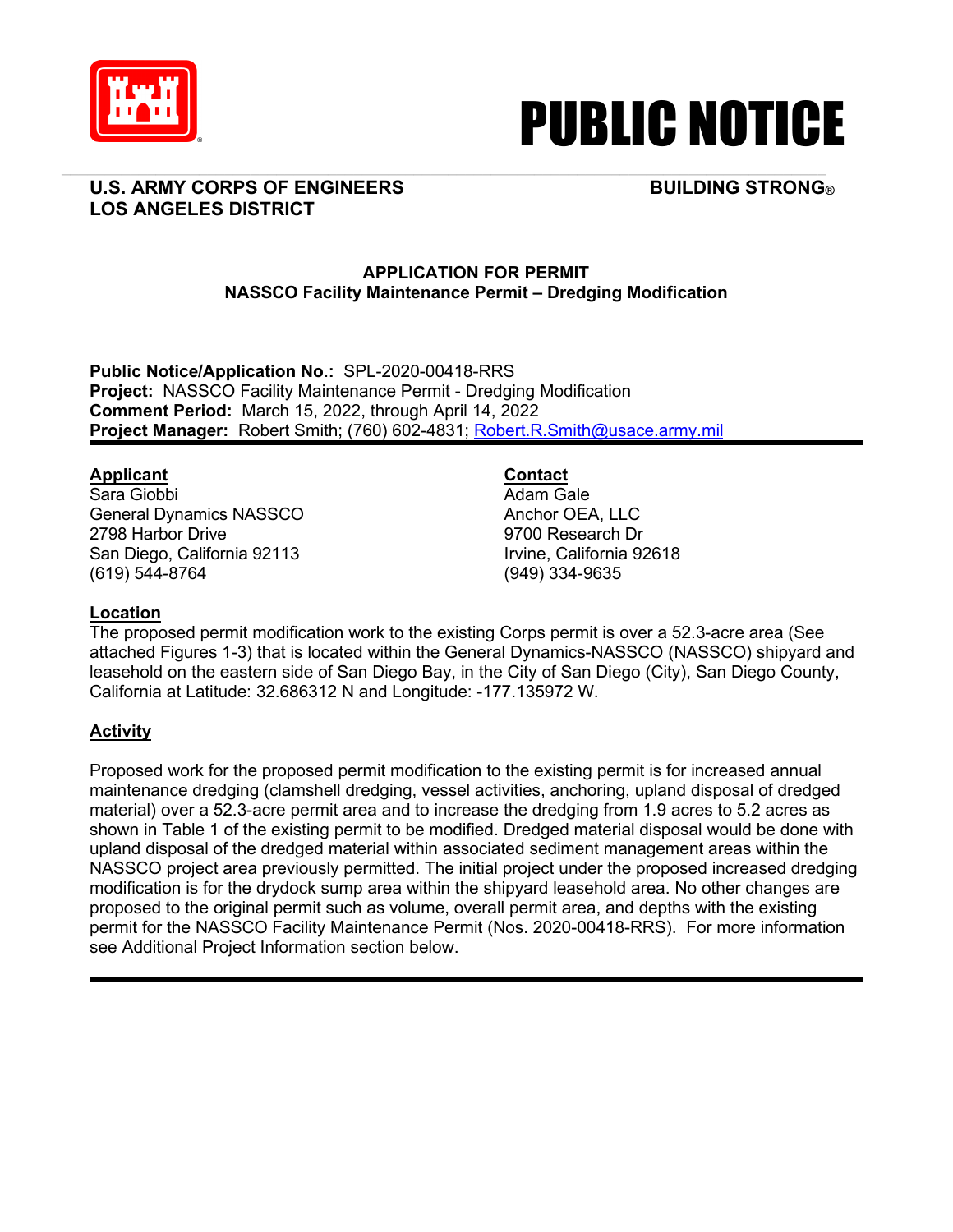### **Submittal of Public Comments**

Interested parties are hereby notified an application has been received for a Department of the Army permit for the activity described herein and shown on the attached drawing(s). We invite you to review today's public notice and provide views on the proposed work. By providing substantive, sitespecific comments to the Corps Regulatory Division, you provide information that supports the Corps' decision-making process. All comments received during the comment period become part of the record and will be considered in the decision. This permit modification will be issued, issued with special conditions, or denied under Section 404 of the Clean Water Act and Section 10 of the Rivers and Harbors Act.

### **Please do not mail hard copy documents, including comments to any Regulatory staff. Instead, your comments should be submitted electronically to: Robert.R.Smith@usace.army.mil. Should you have any questions or concerns about the Corps' proposed action or our comment period, you may contact Robert Smith directly at (760) 602-4831.**

The mission of the U.S. Army Corps of Engineers Regulatory Program is to protect the Nation's aquatic resources, while allowing reasonable development through fair, flexible and balanced permit decisions. The Corps evaluates permit applications for essentially all construction activities that occur in the Nation's waters, including wetlands. The Regulatory Program in the Los Angeles District is executed to protect aquatic resources by developing and implementing short- and long-term initiatives to improve regulatory products, processes, program transparency, and customer feedback considering current staffing levels and historical funding trends.

Corps permits are necessary for any work, including construction and dredging, in the Nation's navigable water and their tributary waters. The Corps balances the reasonably foreseeable benefits and detriments of proposed projects and makes permit decisions that recognize the essential values of the Nation's aquatic ecosystems to the general public, as well as the property rights of private citizens who want to use their land. The Corps strives to make its permit decisions in a timely manner that minimizes impacts to the regulated public.

During the permit process, the Corps considers the views of other Federal, state and local agencies, interest groups, and the general public. The results of this careful public interest review are fair and equitable decisions that allow reasonable use of private property, infrastructure development, and growth of the economy, while offsetting the authorized impacts to the waters of the United States. The permit review process serves to first avoid and then minimize adverse effects of projects on aquatic resources to the maximum practicable extent. Any remaining unavoidable adverse impacts to the aquatic environment are offset by compensatory mitigation requirements, which may include restoration, enhancement, establishment, and/or preservation of aquatic ecosystem system functions and services.

#### **Evaluation Factors**

The decision whether to issue a permit will be based on an evaluation of the probable impact including cumulative impacts of the proposed activity on the public interest. That decision will reflect the national concern for both protection and utilization of important resources. The benefit, which reasonably may be expected to accrue from the proposal must be balanced against its reasonably foreseeable detriments. All factors which may be relevant to the proposal will be considered including the cumulative effects thereof. Factors that will be considered include conservation, economics,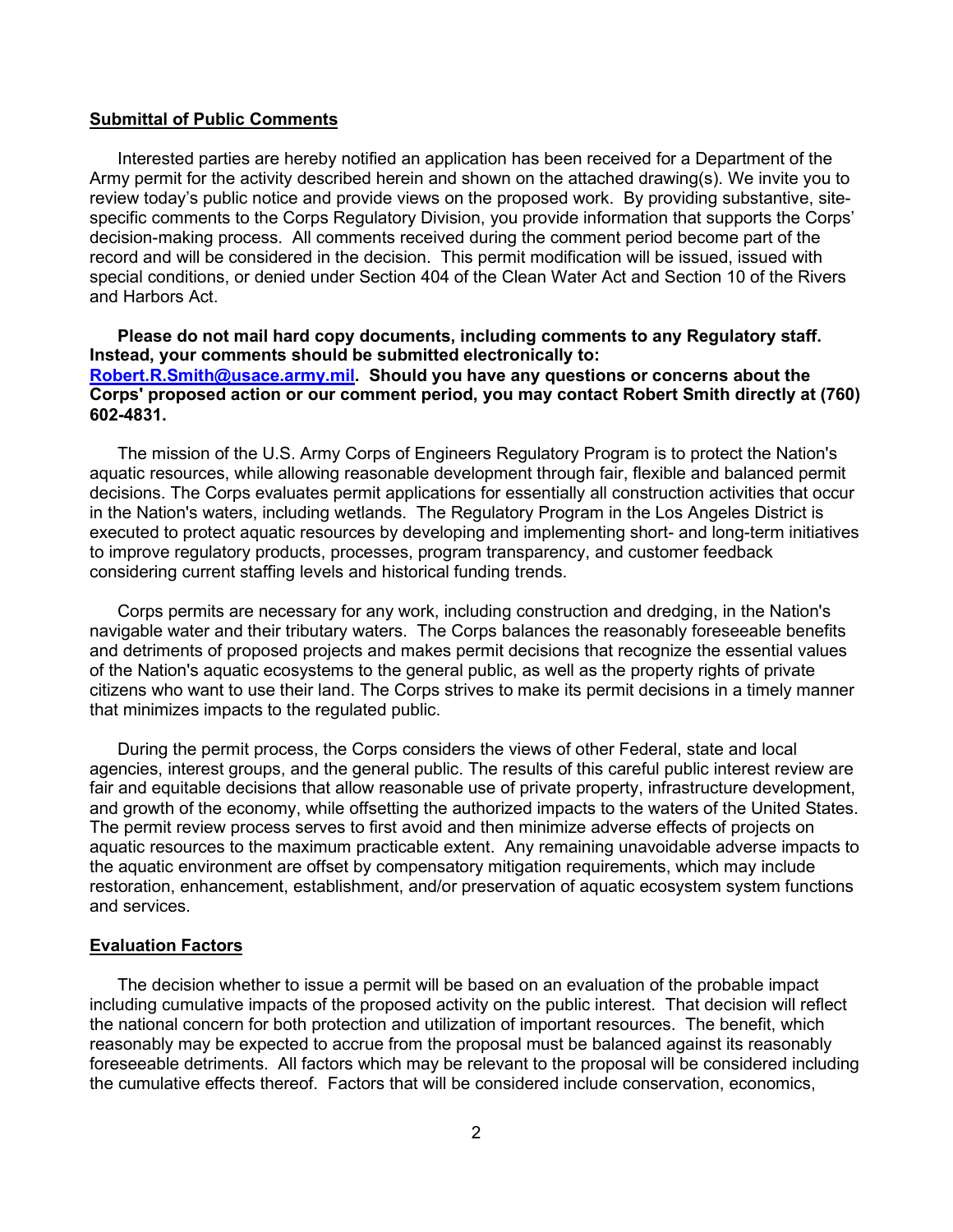aesthetics, general environmental concerns, wetlands, cultural values, fish and wildlife values, flood hazards, flood plain values, land use, navigation, shoreline erosion and accretion, recreation, water supply and conservation, water quality, energy needs, safety, food production and, in general, the needs and welfare of the people. In addition, if the proposal would discharge dredged or fill material, the evaluation of the activity will include application of the EPA Guidelines (40 CFR Part 230) as required by Section 404 (b)(1) of the Clean Water Act.

The Corps of Engineers is soliciting comments from the public; Federal, state, and local agencies and officials; Indian tribes; and other interested parties in order to consider and evaluate the impacts of this proposed activity. Any comments received will be considered by the Corps of Engineers to determine whether to issue, modify, condition or deny a permit for this proposal. To make this decision, comments are used to assess impacts on endangered species, historic properties, water quality, general environmental effects, and the other public interest factors listed above. Comments are used in the preparation of an Environmental Assessment and/or an Environmental Impact Statement pursuant to the National Environmental Policy Act. Comments are also used to determine the need for a public hearing and to determine the overall public interest of the proposed activity.

#### **Preliminary Review of Selected Factors**

**EIS Determination**- A preliminary determination has been made an environmental impact statement is not required for the proposed work.

**Water Quality**- The applicant has received a water quality certification (Certification Nos. R9- 2021-0130:860616; dated June 2, 2021) and has indicated they have applied for a Section 401 water quality certification amendment to this certification. The permittee is required to obtain water quality certification or waiver, under Section 401 of the Clean Water Act, from the California Regional Water Quality Control Board – San Diego Region. Section 401 requires any applicant for an individual Section 404 permit provide proof of water quality certification to the Corps of Engineers prior to permit issuance. Also the Corps is requesting whether the proposed modification would adversely affect any neighboring jurisdiction determination for the proposed project from EPA.

**Coastal Zone Management Act (CZMA)**- The permittee has obtained CZMA compliance from the Port of San Diego for the existing permit and has certified the proposed activity would comply with and would be conducted in a manner consistent with the approved State Coastal Zone Management Program. This project is located inside the coastal zone and preliminary review indicates it would affect coastal zone resources. The project modification is to be processed under the Port of San Diego's Master Plan process and the Port's Coastal Development Permit (CDP) if applicable.

**Essential Fish Habitat**- Essential Fish Habitat (EFH), as defined by the Magnuson-Stevens Fishery Conservation and Management Act, occurs within the project area and EFH is affected by the proposed project. The Corps of Engineers completed EFH determination for the existing permit indicates the proposed activity would adversely affect EFH and the Corps has already completed the EFH consultation with NMFS under the existing permit. Therefore, formal consultation under Section 305(b)(2) of the Magnuson-Stevens Fishery Conservation and Management Act (MSA) may not be required at this time but the Corps hereby requests NMFS comments as appropriate for the proposed modification.

**Cultural Resources**- The latest version of the National Register of Historic Places has been consulted under the existing permit processing and the proposed dredging sites were not listed. This review constitutes the extent of cultural resources investigations by the District Engineer, who is otherwise unaware of the presence of such resources. The Corps has made a No Potential to Cause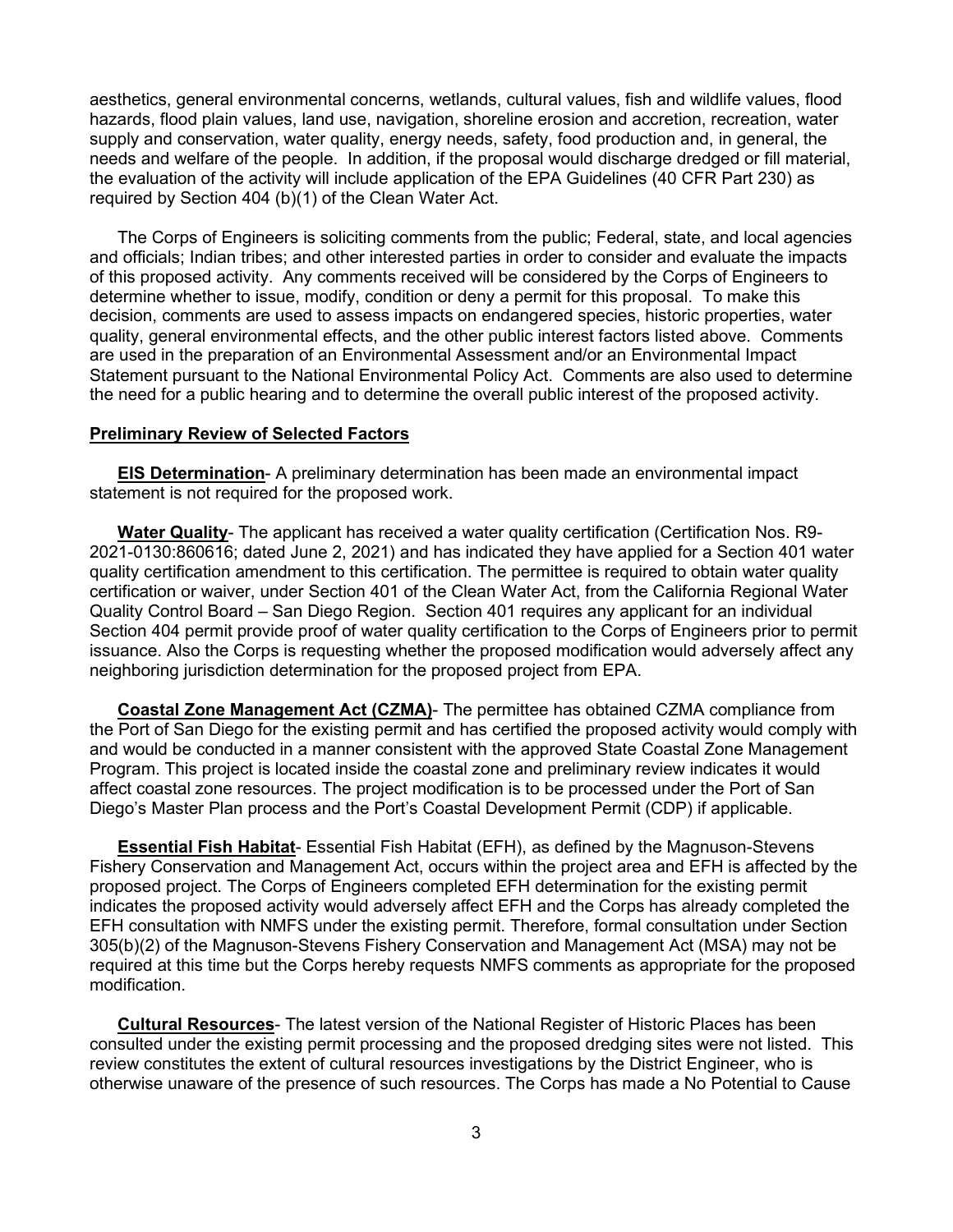Effects determination under the prior permitted dredging and other pier and berth repair activities of the shipyard which would cover the proposed increase in annual dredging under Section 106 of the National Historic Preservation Act.

**Endangered Species Act (ESA)**- The Corps had previously consulted under ESA with NMFS for impacts to listed species as the proposed project would affect federally listed endangered or threatened species, or their critical habitat which included dredging effects to the federally listed as endangered green sea turtles (*Chelonia mydas; GST)*. Impacts to biological characteristics include impacts (clamshell dredging, vessel strikes, propeller wash, anchoring, turbidity) to the federally listed as endangered green sea turtle (*Chelonia mydas; GST),* marine mammals, aquatic organisms. and EFH resources which are avoided and minimized by the implementation of the avoidance and minimization measures shown in Section 3.3.1 and the Biological Assessment and the Corps ESA/EFH/MMPA consultation done with NMFS and concluded with the letter from NMFS to the Corps dated January 21, 2021, which was implemented as a special condition of the existing Corps permit.

**Public Hearing**- Any person may request, in writing, within the comment period specified in this notice, that a public hearing be held to consider this application. Requests for public hearing shall state with particularity the reasons for holding a public hearing.

#### **Proposed Activity for Which a Permit is Required**

Basic Project Purpose-The basic project purpose comprises the fundamental, essential, or irreducible purpose of the proposed project, and is used by the Corps to determine whether the applicant's project is water dependent (i.e., requires access or proximity to or siting within the special aquatic site to fulfill its basic purpose). Establishment of the basic project purpose is necessary only when the proposed activity would discharge dredged or fill material into a special aquatic site (e.g., wetlands, pool and riffle complex, mudflats, coral reefs). Because no fills are proposed within special aquatic sites, identification of the basic project purpose is not necessary. The basic project purpose for the proposed project Is navigation. The project is water dependent.

Overall Project Purpose-The overall project purpose serves as the basis for the Corps' 404(b)(1) alternatives analysis and is determined by further defining the basic project purpose in a manner that more specifically describes the applicant's goals for the project, and which allows a reasonable range of alternatives to be analyzed. The overall project purpose for the proposed project is to perform increased annual maintenance dredging at the NASSCO shipyard.

#### **Additional Project Information**

Baseline information-The NASSCO shipyard is a full-service ship construction, modification, repair, and maintenance facility that spans 126 acres of tidelands property (80 acres on land and 46 acres offshore), located in San Diego Bay (Bay), San Diego, California. The shipyard has served the U.S. Navy and commercial customers since at least 1960. Current site features include office buildings, warehouses, shops, steel fabrication facilities, a floating drydock, a graving dock, two shipbuilding ways, and five piers, providing 12 berthing spaces. Facility maintenance and operational needs occur unexpectedly and frequently, including the need for increased maintenance dredging on a larger annual basis.

To address these needs, NASSCO has been issued a 5-year Corps general maintenance permit that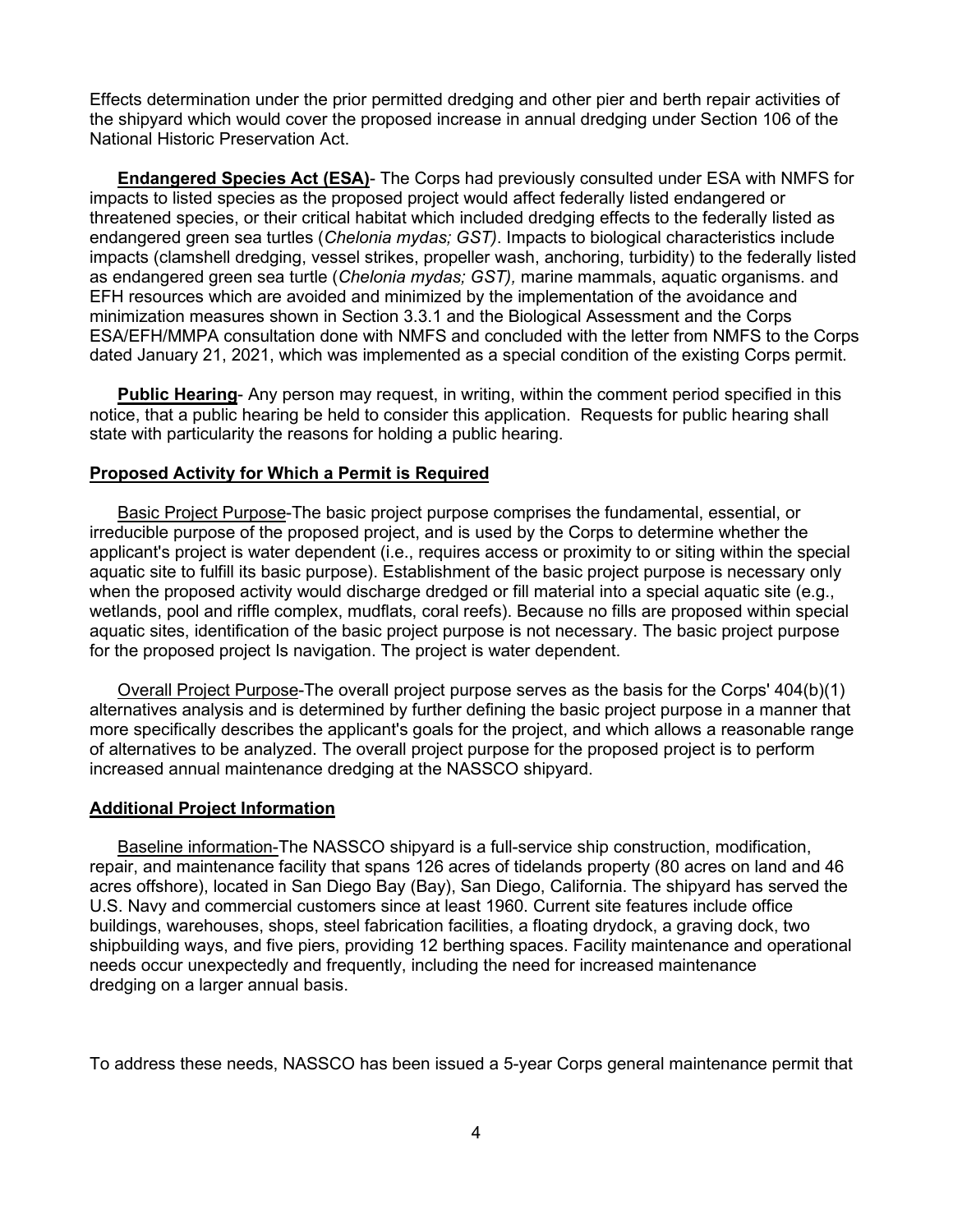covers various in-water and overwater maintenance and repair activities. Per the existing permit facility-wide maintenance dredging shall not exceed depths of -37 feet mean lower low water (MLLW), with 2 feet of allowable overdredge. Within the dry-dock sump area, dredging shall not exceed depths of -55 feet MLLW, with 2 feet of allowable overdredge. This is consistent with current depths and supported by the pre-dredge surveys and designs prepared in 1998 and more recently in 2021. NASSCO is authorized to conduct maintenance and improvement work per the permit Summary and Detailed Description and as shown in Table 1 of the existing Corps permit and permit drawings. The project description is also authorized per future drawings to be approved by the Corps per the existing permit drawings and permit special conditions. Authorized work under the existing permit also includes various structural pier maintenance and improvement activities and maintenance dredging that would be conducted over a five-year permit duration per Table 1 of the existing permit. The existing permit annual maximum dredge volume would not exceed 50,000 cubic yards (cy) per year and 250,000 cy total under the 5-year permit within the areas as already permitted,

Additional Information: The proposed modification would allow an increased dredging area of 5.2 acres annually and this additional annual area of dredging would sum to 20.8 acres over four years given the Corps permit expires February 25, 2026. The additional annual areas to be dredged would be shown in drawings to be submitted and approved by the Corps and Table 1 of the existing permit. The first proposed action under the proposed modification would be the NASSCO shipyard drydock sump area which encompasses a proposed dredging area of 3.52 acres shown in Figure 2. Also, Table 1 of the existing permit would be updated under the proposed modification for the increased annual dredging. Note that all dredging and upland disposal would still occur at the approved berths and piers at NASSCO with upland disposal at two sediment management areas at Berths 2 and Pier 12 (SMAs). The dredged material would continue to be rehandled by barge at the SMAs and continue to be truck-hauled to an approved landfill.

Proposed Mitigation–The proposed mitigation may change as a result of comments received in response to this public notice, the applicant's response to those comments, and/or the need for the project to comply with the 404(b)(1) Guidelines. In consideration of the above, the proposed mitigation sequence (avoidance/minimization/compensation), as applied to the proposed project is summarized below:

Avoidance: The proposed project does not include any new dredging over than what is approved in the existing permit. The existing permit complied with the Section 404(b)(1) guidelines during the previous permit. The project dredging work to date for pier and dredging work has avoided eelgrass, wetlands, and shallow subtidal habitat per the existing permit conditions and compliance reports received by the Corps to date. The proposed modification is to allow an increase in the annual amount of dredging to reestablish depths within the leasehold areas to previously authorized conditions. The increase in maintenance dredging on an annual basis will restore depths over a large area that will thereby further restore circulation throughout the shipyard and remove unsuitable dredged material from the bay above levels previously permitted.

Minimization: The applicant proposed the following BMPs that shall be used to minimize any potential impacts to the waters of the United States:

General BMPs are as follows:

− The contractor will fully understand and adhere to the terms and conditions of approvals and permits obtained as well as all project BMPs.

− All construction activities will occur within the designated project footprint.

- − Disturbance to the ocean bottom and intertidal areas will be minimized.
- − Netting, sandbags, tarps, or other forms of barriers will be placed around staging areas to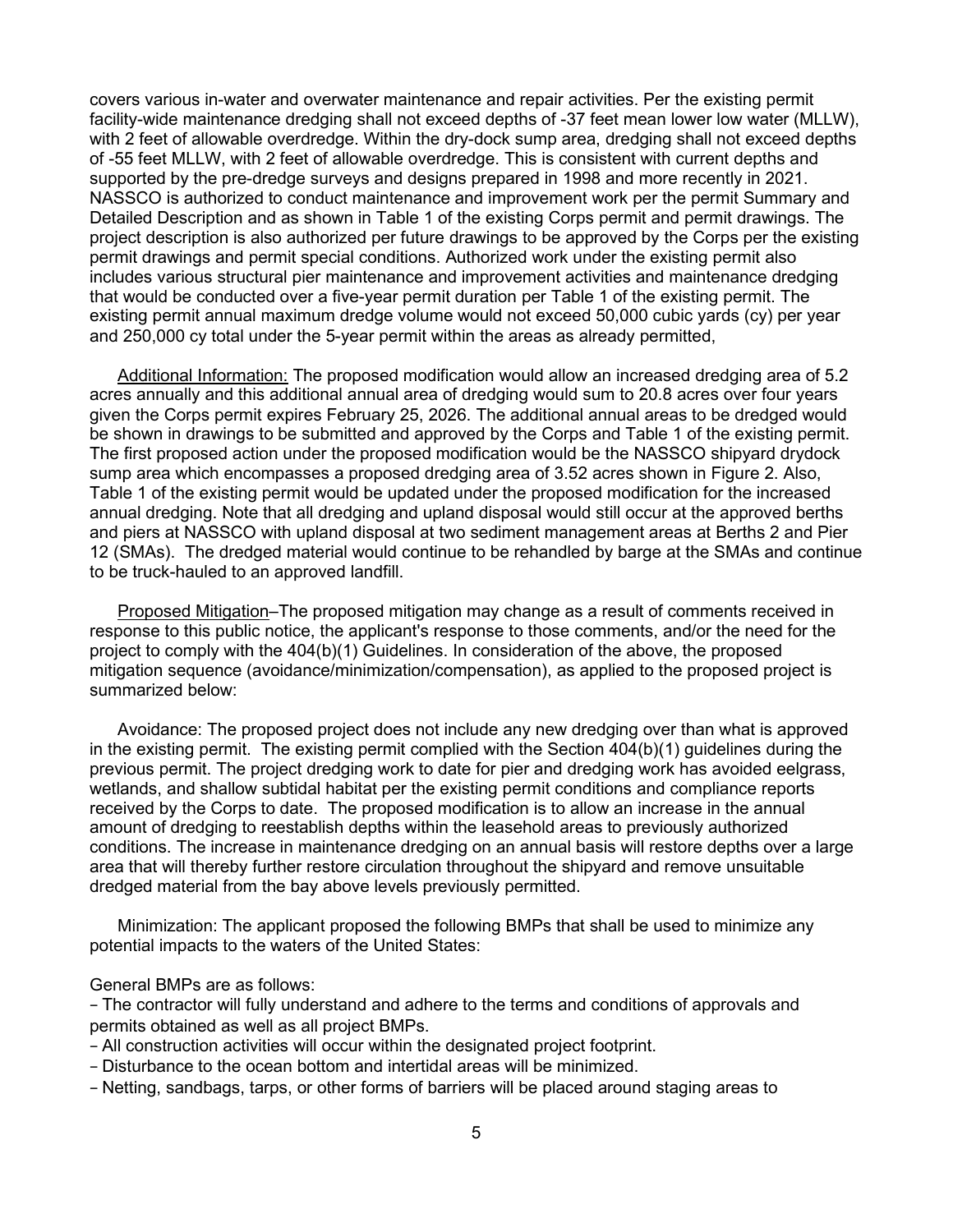prevent debris from entering the water.

− All construction-related equipment will be inspected daily and maintained in good working order to minimize the potential for hazardous waste spills. Current hazardous material spill prevention and cleanup plans will be maintained on site. Machinery or materials not essential for construction will be prohibited from subtidal or intertidal zones at all times. Hammers and other hydraulic attachments will be placed on plywood and covered with plastic or a comparable material prior to the onset of rain to prevent run-on and runoff.

− Floating booms will be maintained around the project area to capture floating debris. Divers will recover non-buoyant debris from the Bay bottom within 72 hours of known condition. All debris and trash will be collected and disposed of in appropriate waste containers by the end of each construction day. Discharge of hazardous materials into the project site will be prohibited.

− Following project completion, the project area will be inspected to ensure that no construction debris, trash, or materials remain and that the project has not created any hazards to navigation.

− All debris and trash will be collected and disposed of in appropriate waste containers by the end of each construction day.

− Discharge of hazardous materials into the project site will be prohibited.

Water quality BMPs are as follows: During maintenance dredging, two floating silt curtains will be maintained around the project site to minimize turbidity outside the dredging area. Note that this is a requirement specific to maintenance dredging. Water quality monitoring will be conducted during the first week of maintenance dredging until 3 consecutive days of compliance are witnessed. Thereafter, water quality monitoring will be conducted once per week during dredging and upland disposal activities.

Compensation: An eelgrass survey was conducted on June 12, 2018, and post-construction surveys were done for more recent work done in 2021. At the time of the baseline eelgrass survey, eelgrass was observed in small beds and patches along the shoreline throughout the project site. The eelgrass survey identifies eelgrass spatial distribution (which extends 5 meters beyond vegetated cover of eelgrass) as extending under portions of several piers at the site. The proposed project would adhere to requirements of the California Eelgrass Mitigation Policy and Caulerpa Control Protocol (CEMP; NOAA 2014) if there are any impacts to eelgrass.

## **Proposed Special Conditions**

No additional special conditions are proposed as this time over what is currently permitted in the previous permit issued to NASSCO.